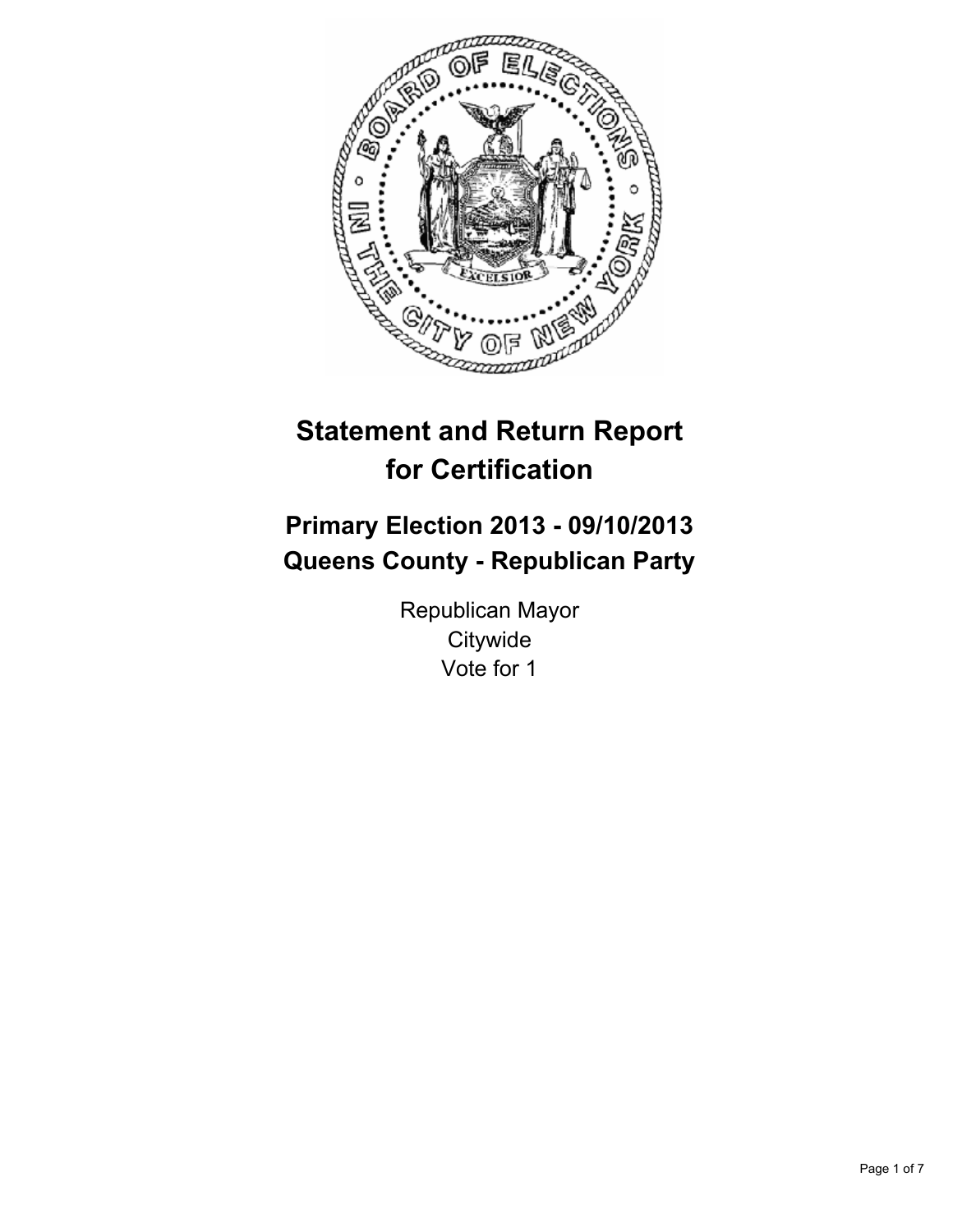

| <b>EMERGENCY</b>       | 5        |
|------------------------|----------|
| ABSENTEE/MILITARY      | 123      |
| <b>FEDERAL</b>         | 0        |
| SPECIAL PRESIDENTIAL   | $\Omega$ |
| <b>AFFIDAVIT</b>       | 17       |
| JOHN A. CATSIMATIDIS   | 804      |
| <b>JOE LHOTA</b>       | 1,275    |
| <b>GEORGE MCDONALD</b> | 103      |
| <b>Total Votes</b>     | 2.182    |

### **Assembly District 24**

| <b>EMERGENCY</b>       | 5        |
|------------------------|----------|
| ABSENTEE/MILITARY      | 46       |
| <b>FEDERAL</b>         | $\Omega$ |
| SPECIAL PRESIDENTIAL   | $\Omega$ |
| AFFIDAVIT              | 4        |
| JOHN A. CATSIMATIDIS   | 346      |
| <b>JOE LHOTA</b>       | 435      |
| <b>GEORGE MCDONALD</b> | 72       |
| RAY KELLY (WRITE-IN)   |          |
| <b>Total Votes</b>     | 854      |

## **Assembly District 25**

| <b>EMERGENCY</b>       | 8        |
|------------------------|----------|
| ABSENTEE/MILITARY      | 66       |
| FEDERAL                | 0        |
| SPECIAL PRESIDENTIAL   | $\Omega$ |
| <b>AFFIDAVIT</b>       | 3        |
| JOHN A. CATSIMATIDIS   | 527      |
| <b>JOE LHOTA</b>       | 539      |
| <b>GEORGE MCDONALD</b> | 105      |
| SAM SLOAN (WRITE-IN)   |          |
| <b>Total Votes</b>     | 1.172    |

| <b>Total Votes</b>          | 2,433 |
|-----------------------------|-------|
| <b>GEORGE MCDONALD</b>      | 185   |
| <b>JOE LHOTA</b>            | 1,252 |
| JOHN A. CATSIMATIDIS        | 996   |
| <b>AFFIDAVIT</b>            | 7     |
| <b>SPECIAL PRESIDENTIAL</b> | 0     |
| <b>FEDERAL</b>              | 0     |
| ABSENTEE/MILITARY           | 120   |
| <b>EMERGENCY</b>            | 9     |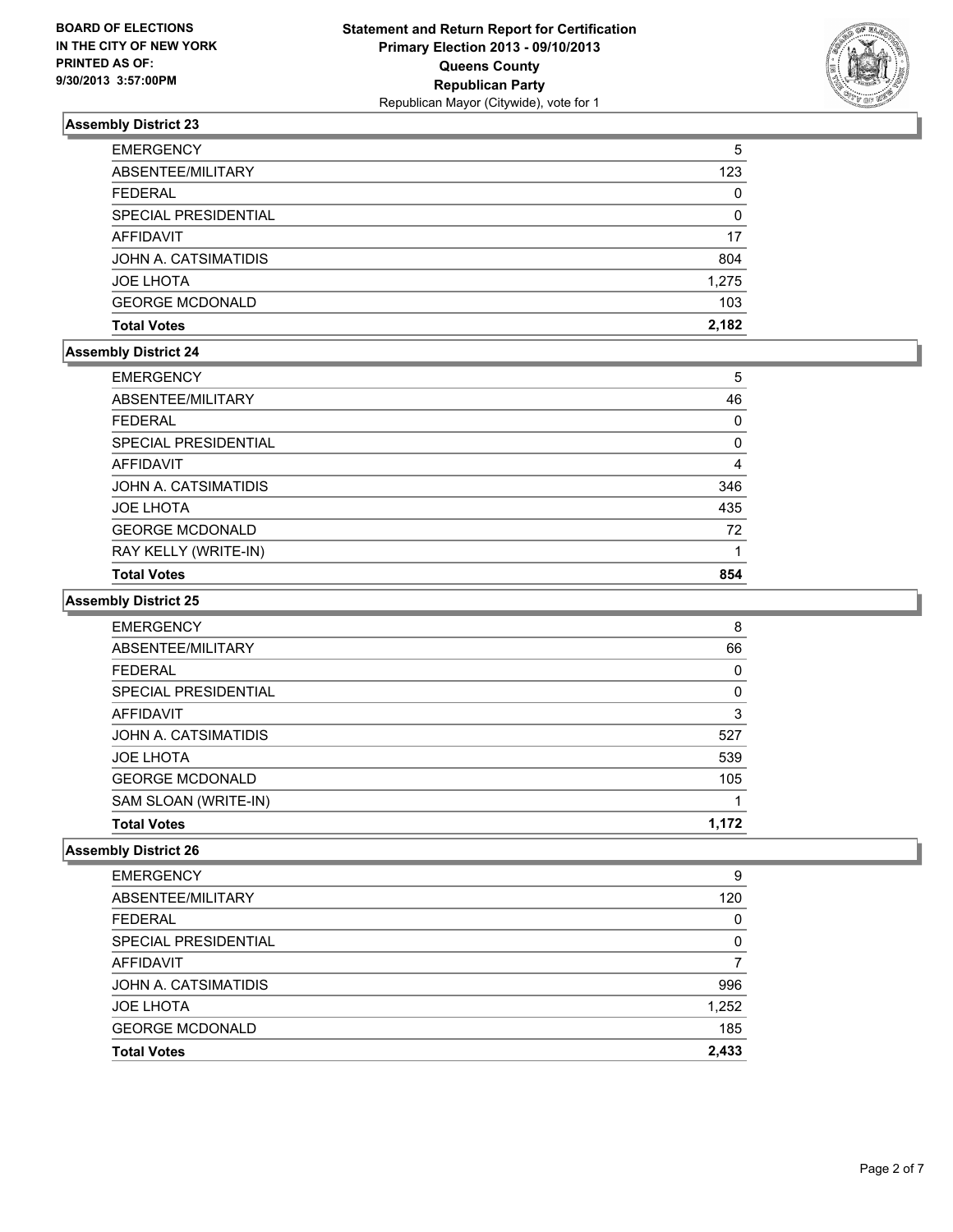

| <b>EMERGENCY</b>                   | 27       |
|------------------------------------|----------|
| ABSENTEE/MILITARY                  | 60       |
| <b>FEDERAL</b>                     | 0        |
| SPECIAL PRESIDENTIAL               | $\Omega$ |
| AFFIDAVIT                          | 12       |
| JOHN A. CATSIMATIDIS               | 451      |
| <b>JOE LHOTA</b>                   | 567      |
| <b>GEORGE MCDONALD</b>             | 109      |
| UNATTRIBUTABLE WRITE-IN (WRITE-IN) |          |
| <b>Total Votes</b>                 | 1.128    |

### **Assembly District 28**

| <b>EMERGENCY</b>                 | 10       |
|----------------------------------|----------|
| ABSENTEE/MILITARY                | 85       |
| <b>FEDERAL</b>                   | 0        |
| SPECIAL PRESIDENTIAL             | $\Omega$ |
| <b>AFFIDAVIT</b>                 | 13       |
| JOHN A. CATSIMATIDIS             | 797      |
| <b>JOE LHOTA</b>                 | 1,076    |
| <b>GEORGE MCDONALD</b>           | 136      |
| MICHAEL SANCHEZ (WRITE-IN)       |          |
| RAY KELLY (WRITE-IN)             |          |
| <b>VICTOR STARSKY (WRITE-IN)</b> |          |
| <b>Total Votes</b>               | 2.012    |

**Assembly District 29**

| <b>EMERGENCY</b>       |          |
|------------------------|----------|
| ABSENTEE/MILITARY      | 24       |
| <b>FEDERAL</b>         | $\Omega$ |
| SPECIAL PRESIDENTIAL   | $\Omega$ |
| AFFIDAVIT              |          |
| JOHN A. CATSIMATIDIS   | 68       |
| <b>JOE LHOTA</b>       | 95       |
| <b>GEORGE MCDONALD</b> | 32       |
| <b>Total Votes</b>     | 195      |

| <b>Total Votes</b>     | 1.644 |
|------------------------|-------|
| <b>GEORGE MCDONALD</b> | 124   |
| <b>JOE LHOTA</b>       | 845   |
| JOHN A. CATSIMATIDIS   | 675   |
| <b>AFFIDAVIT</b>       | 7     |
| SPECIAL PRESIDENTIAL   | 0     |
| <b>FEDERAL</b>         | 0     |
| ABSENTEE/MILITARY      | 97    |
| <b>EMERGENCY</b>       | 11    |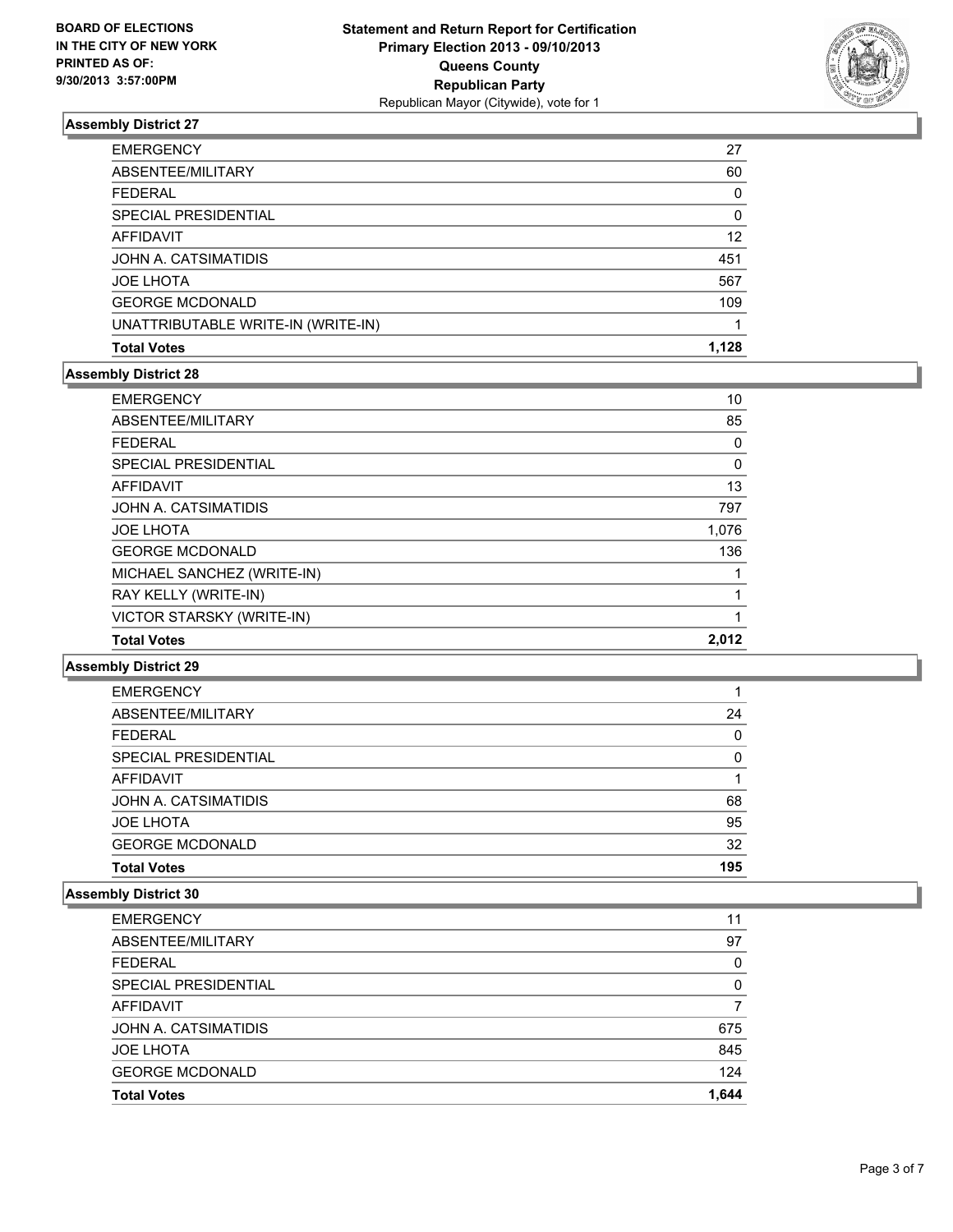

| <b>EMERGENCY</b>       | 4        |
|------------------------|----------|
| ABSENTEE/MILITARY      | 33       |
| <b>FEDERAL</b>         | $\Omega$ |
| SPECIAL PRESIDENTIAL   | $\Omega$ |
| AFFIDAVIT              | 5        |
| JOHN A. CATSIMATIDIS   | 115      |
| <b>JOE LHOTA</b>       | 110      |
| <b>GEORGE MCDONALD</b> | 35       |
| <b>Total Votes</b>     | 260      |

### **Assembly District 32**

| <b>EMERGENCY</b>       | $\Omega$ |
|------------------------|----------|
| ABSENTEE/MILITARY      | 10       |
| <b>FEDERAL</b>         | 0        |
| SPECIAL PRESIDENTIAL   | $\Omega$ |
| <b>AFFIDAVIT</b>       | 0        |
| JOHN A. CATSIMATIDIS   | 33       |
| <b>JOE LHOTA</b>       | 54       |
| <b>GEORGE MCDONALD</b> | 22       |
| <b>Total Votes</b>     | 109      |

#### **Assembly District 33**

| <b>EMERGENCY</b>       | 6        |
|------------------------|----------|
| ABSENTEE/MILITARY      | 58       |
| <b>FEDERAL</b>         | $\Omega$ |
| SPECIAL PRESIDENTIAL   | 0        |
| AFFIDAVIT              |          |
| JOHN A. CATSIMATIDIS   | 244      |
| <b>JOE LHOTA</b>       | 253      |
| <b>GEORGE MCDONALD</b> | 43       |
| <b>Total Votes</b>     | 540      |

| <b>EMERGENCY</b>       | 8   |
|------------------------|-----|
| ABSENTEE/MILITARY      | 28  |
| <b>FEDERAL</b>         | 0   |
| SPECIAL PRESIDENTIAL   | 0   |
| <b>AFFIDAVIT</b>       | 8   |
| JOHN A. CATSIMATIDIS   | 188 |
| <b>JOE LHOTA</b>       | 272 |
| <b>GEORGE MCDONALD</b> | 68  |
| <b>Total Votes</b>     | 528 |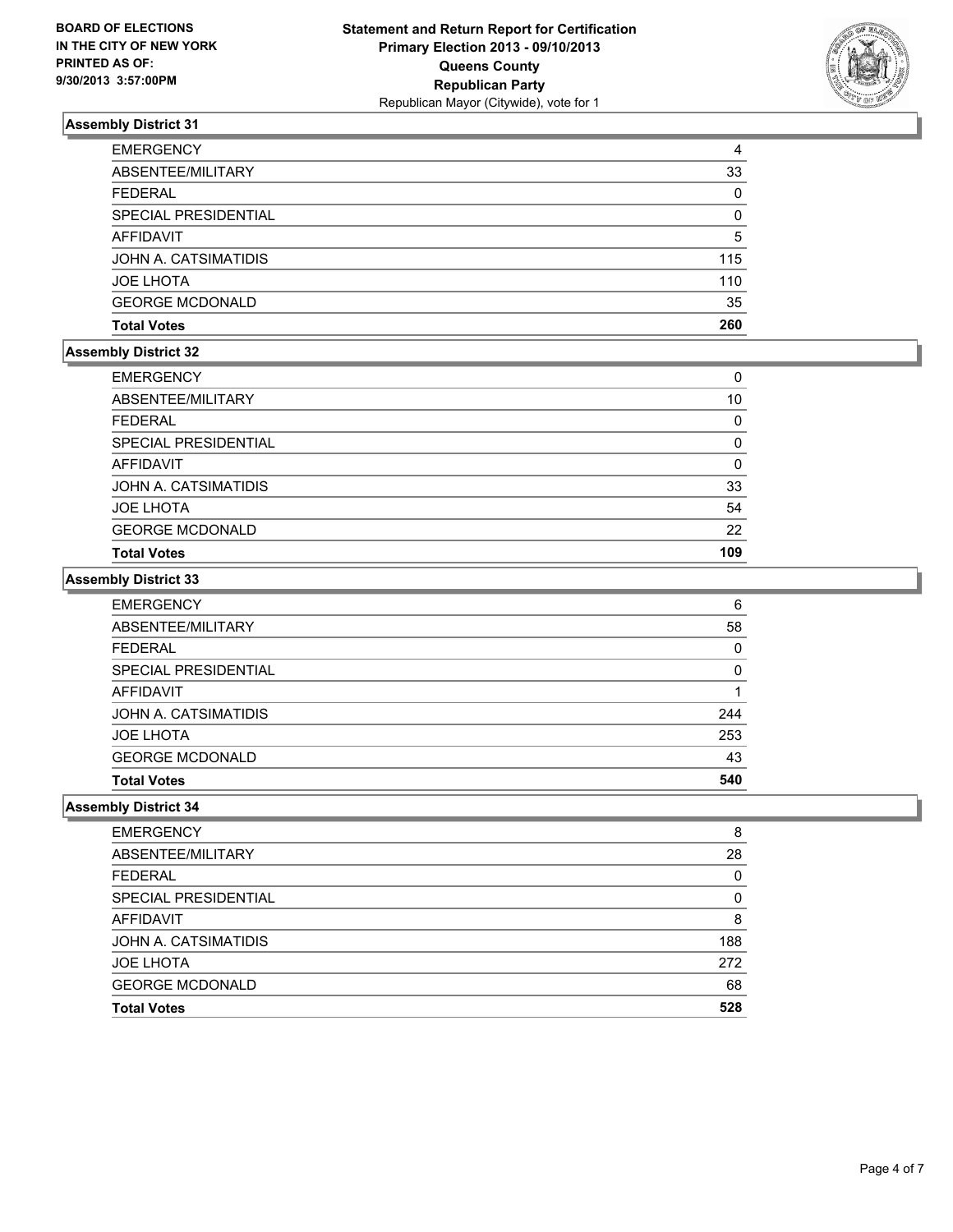

| <b>EMERGENCY</b>       | 0   |
|------------------------|-----|
| ABSENTEE/MILITARY      | 42  |
| <b>FEDERAL</b>         | 0   |
| SPECIAL PRESIDENTIAL   | 0   |
| AFFIDAVIT              | 3   |
| JOHN A. CATSIMATIDIS   | 147 |
| <b>JOE LHOTA</b>       | 184 |
| <b>GEORGE MCDONALD</b> | 52  |
| <b>Total Votes</b>     | 383 |

### **Assembly District 36**

| <b>Total Votes</b>     | 904 |
|------------------------|-----|
| <b>GEORGE MCDONALD</b> | 82  |
| <b>JOE LHOTA</b>       | 411 |
| JOHN A. CATSIMATIDIS   | 411 |
| AFFIDAVIT              | 8   |
| SPECIAL PRESIDENTIAL   | 0   |
| <b>FEDERAL</b>         | 0   |
| ABSENTEE/MILITARY      | 25  |
| <b>EMERGENCY</b>       | 0   |

#### **Assembly District 37**

| <b>EMERGENCY</b>       |     |
|------------------------|-----|
| ABSENTEE/MILITARY      | 37  |
| <b>FEDERAL</b>         | 0   |
| SPECIAL PRESIDENTIAL   | 0   |
| AFFIDAVIT              |     |
| JOHN A. CATSIMATIDIS   | 300 |
| <b>JOE LHOTA</b>       | 333 |
| <b>GEORGE MCDONALD</b> | 65  |
| PHIL MIONE (WRITE-IN)  |     |
| <b>Total Votes</b>     | 699 |

| <b>Total Votes</b>                 | 844 |
|------------------------------------|-----|
| UNATTRIBUTABLE WRITE-IN (WRITE-IN) |     |
| <b>GEORGE MCDONALD</b>             | 82  |
| <b>JOE LHOTA</b>                   | 411 |
| JOHN A. CATSIMATIDIS               | 350 |
| AFFIDAVIT                          | 3   |
| SPECIAL PRESIDENTIAL               | 0   |
| <b>FEDERAL</b>                     | 0   |
| ABSENTEE/MILITARY                  | 57  |
| <b>EMERGENCY</b>                   | 5   |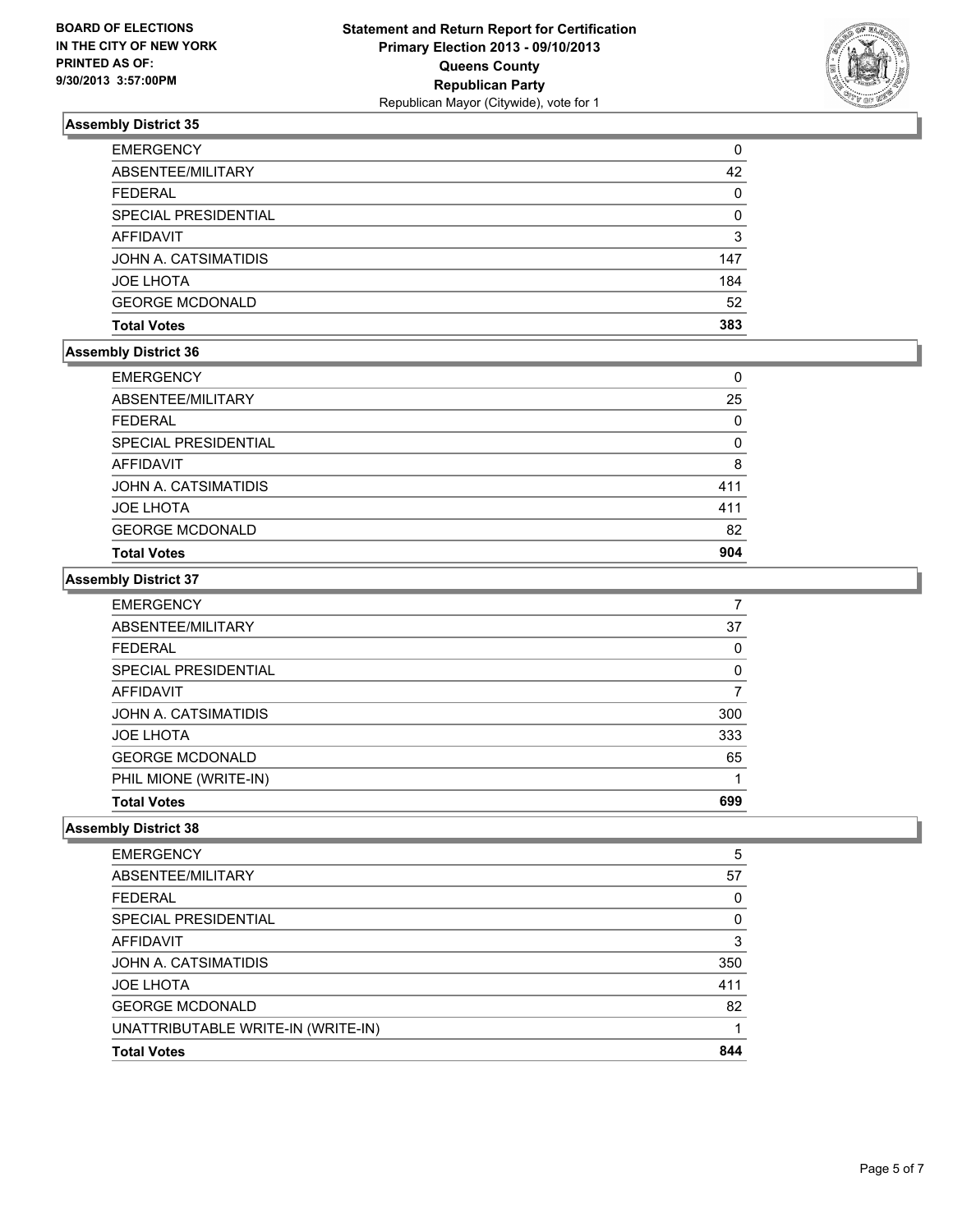

| 0        |
|----------|
| 28       |
| 0        |
| $\Omega$ |
| 5        |
| 151      |
| 227      |
| 49       |
| 427      |
|          |

| <b>EMERGENCY</b>       |     |
|------------------------|-----|
| ABSENTEE/MILITARY      | 42  |
| <b>FEDERAL</b>         | 0   |
| SPECIAL PRESIDENTIAL   | 0   |
| <b>AFFIDAVIT</b>       | 6   |
| JOHN A. CATSIMATIDIS   | 342 |
| <b>JOE LHOTA</b>       | 419 |
| <b>GEORGE MCDONALD</b> | 92  |
| JOHN LIU (WRITE-IN)    |     |
| <b>Total Votes</b>     | 854 |
|                        |     |